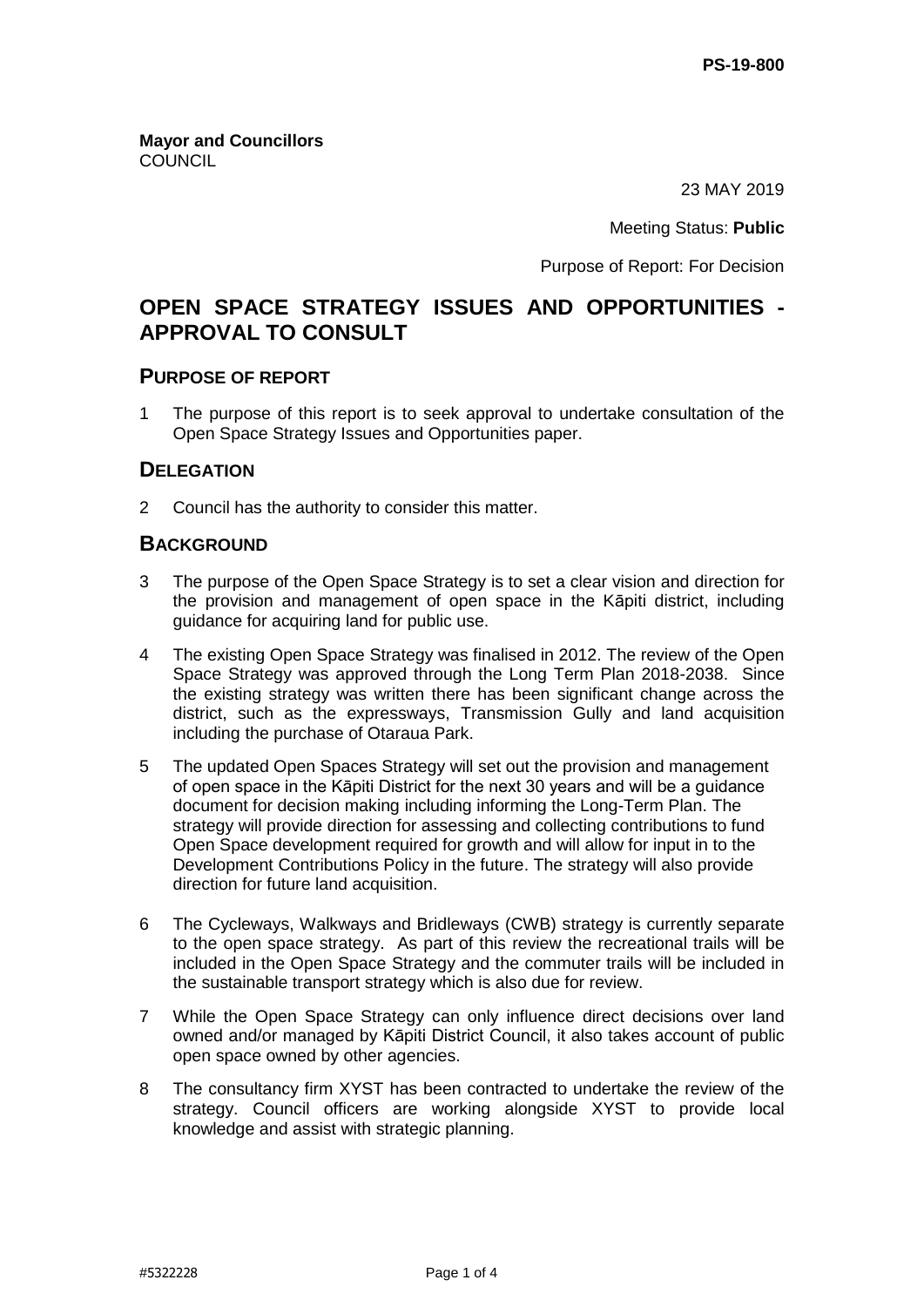9 Elected members have had two briefings on the strategy review. The first on 21 February 2019 at the very start of the process and the second on 11 April 2019 to discuss emerging themes as a result of the first round of engagement.

# **ISSUES AND OPTIONS**

#### Issues

- 10 The purpose of the Issues and Opportunities paper (attached as Appendix 1) is to define the open space network within the Kāpiti Coast District and to present the key issues and opportunities for feedback. It provides a check-in with our iwi partners, key stakeholders and members of the community to ensure the information gathered to date has been correctly interpreted. It also provides an opportunity to gather additional insights prior to the commencement of the drafting of the Open Space Strategy.
- 11 The content of the Issues and Opportunities paper has been informed by a review of the existing Open Space strategy and other Kāpiti Coast District Council related policies and plans; meetings with internal Council teams (whose actions impact or influence open space); an assessment of the existing open spaces; an online community survey and workshops with our iwi partners and key stakeholder groups.
- 12 As a result of the engagement and research to date, nine key themes have been addressed. These themes are listed below and aspects of each are discussed in the issues and opportunities document (Appendix 1):
	- Land and linkages
		- o Involves the land provision, connections and linkages of land
	- Environment and ecosystems
		- o Managing, protecting and providing the opportunity for our biodiversity and natural environment to thrive
	- Assets (built and natural)
		- o The physical assets within Kāpiti's open spaces
	- Partnerships, collaboration and relationships
		- o Managing and maintaining our partnerships with iwi and relationships with land owners, volunteers, our open space users
	- Changes and trends
		- o Global, national and regional
		- Management and Governance
			- $\circ$  Decision making quided by strategies influences what happens in our open spaces
	- Strategic
		- o High level policies and documents that guide what happens in Kāpiti's open spaces
	- **Education** 
		- o Helping future generations stay connected with nature and open space
	- **Experience** 
		- o The physical, spiritual, social and emotional benefits that occur during connections with open space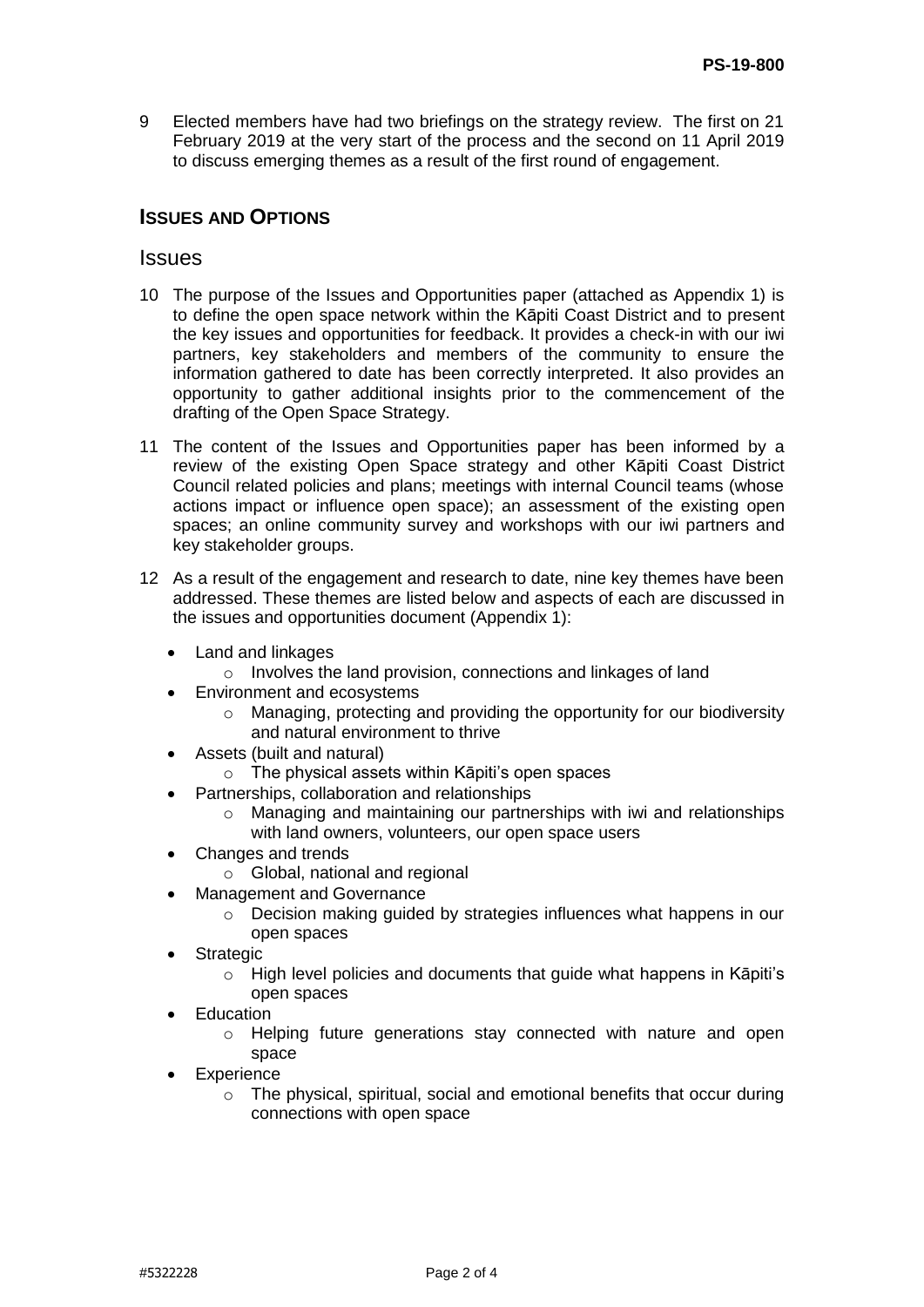# Next Steps

13 Following consultation on the Issues and Opportunities paper in June 2019, the draft strategy will be written. The intention is for the draft strategy to be consulted on early 2020 and adopted by Council by June 2020.

# **CONSIDERATIONS**

#### Policy considerations

14 There are no policy considerations.

#### Legal considerations

15 There are no legal considerations.

#### Financial considerations

16 A budget of \$50,000 plus GST was approved through the Long Term Plan and is split over 2019/2020 and 2020/2021.

# Tāngata whenua considerations

17 Te Whakaminenga were briefed on 12 March 2019 and it was agreed that each iwi would be involved throughout the process. A representative from Ngāti Toa attended a workshop on 22 March 2019. Unfortunately Council officers have not yet been able to meet with Te Ātiawa or Ngā Hapu ō Ōtaki. Iwi partners are an important part of this strategy review and Council officers will continue to work towards engaging with iwi.

# **SIGNIFICANCE AND ENGAGEMENT**

# Significance policy

18 This matter has a low level of significance under Council's Significance and Engagement Policy.

# Consultation already undertaken

19 The first round of engagement took place during February and March 2019. This included an online community survey (125 responses); a face to face meeting with the Ngāti Toa representative; workshops with the representatives from key stakeholder groups (care groups, CWB Advisory Group, Older Persons Council, Kāpiti Accessibility Advisory Group and the Youth Council) and property developers.

# **Publicity**

20 A communications plan is in place for each stage of the strategy review. The Issues and Opportunities paper will be sent out directly to all key stakeholders and others who have asked to be involved throughout the review. An online survey will be available for wider community feedback. Officers will endeavour to engage with iwi partners to further consider the issues and opportunities.